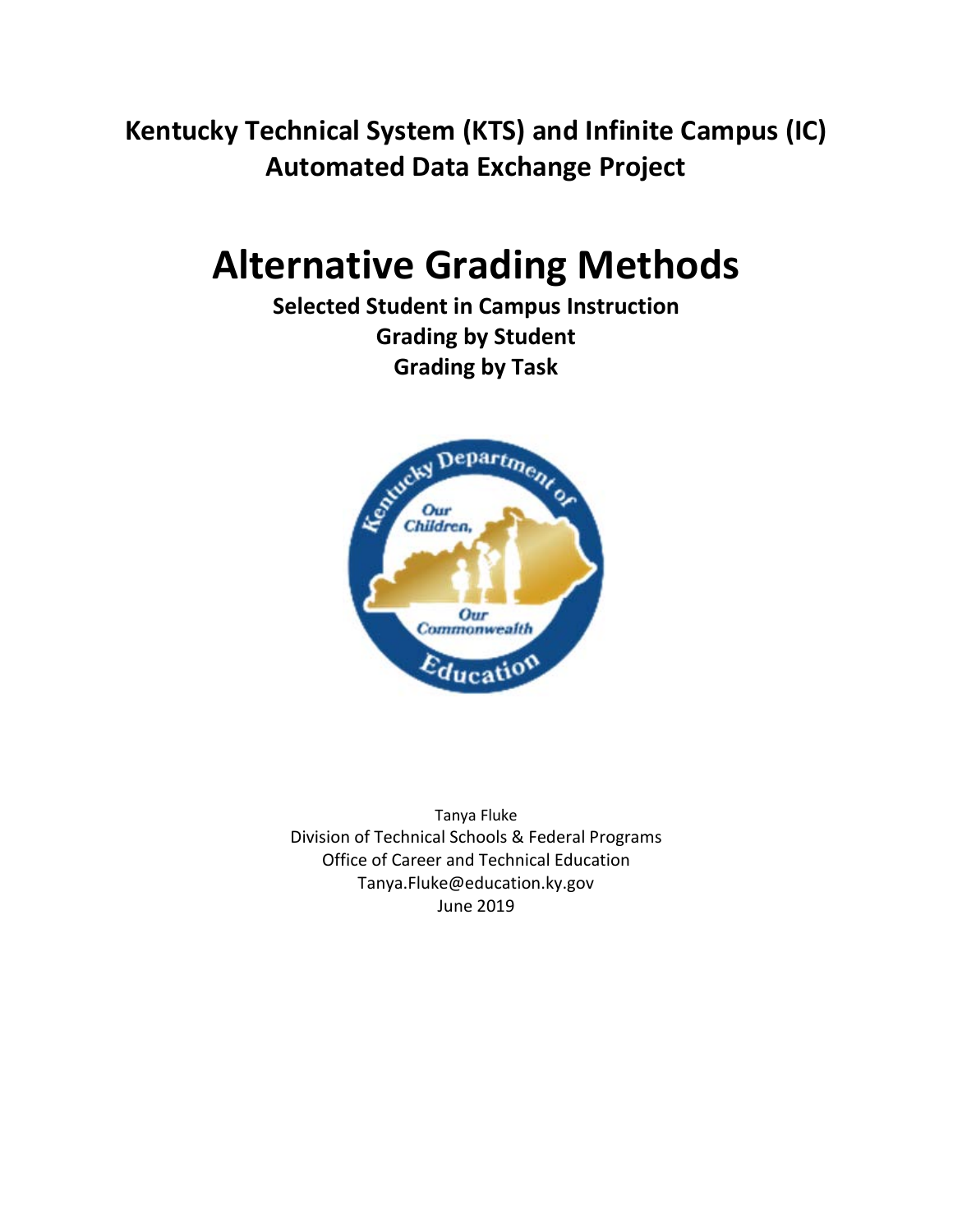Grading should be done primarily by the teacher via the Campus Instruction module. Teachers should properly set up their gradebooks, create assignments, enter grades and post calculated grades to the proper grading task [\(video\)](http://media.education.ky.gov/video1/Web1/Campus_Instruction-_Grade_Book_Assignment_Creation.mp4). However, there are cases where alternative grading methods are necessary. Below are three additional methods and instructions on how to use them properly.

## **1. Enter Grades for a Selected Student for a Grading Task in Campus Instruction (Teacher)**

#### *Path: Campus Instruction > Post Grades*

The Post Grades tool is used to enter or update scores and percentages for Grading Tasks, with comments, and post those grades to students' official documents. Teachers should use this feature if a student drops a course or moves, but they still earned a grade for the course.

| ⋿ | Term 1 (07/01/16 - 10/07/16) Section 4) 3300-15 English 11<br>Task Term Grade<br>▼<br>$\overline{\phantom{a}}$<br>Graphs Show Post by Standard/Grading Task<br>Multi-Post Grades<br>Fill Percent, Grade, Comment<br>Save<br>÷ |         |                          |                             |                                          |    |             |  |  |  |  |  |
|---|-------------------------------------------------------------------------------------------------------------------------------------------------------------------------------------------------------------------------------|---------|--------------------------|-----------------------------|------------------------------------------|----|-------------|--|--|--|--|--|
|   | <b>Post by Standard/Grading Task</b>                                                                                                                                                                                          |         |                          |                             |                                          |    |             |  |  |  |  |  |
|   |                                                                                                                                                                                                                               |         |                          | <b>Posted</b>               |                                          |    | In Progress |  |  |  |  |  |
|   | <b>Students</b>                                                                                                                                                                                                               | Percent | Grade                    | <b>Report Card Comments</b> | <b>Canned Comment   Grade   Evidence</b> |    |             |  |  |  |  |  |
| 凰 | 11 Abegg, Dylan V<br>#4205                                                                                                                                                                                                    |         | $\overline{\phantom{a}}$ |                             | Manage                                   | D. |             |  |  |  |  |  |
| 鱼 | 11 Alborough, Dallas<br>#109301                                                                                                                                                                                               |         | $\overline{\phantom{a}}$ |                             | Manage                                   | A+ |             |  |  |  |  |  |
|   | 11 Lupa, Graison<br>#122450                                                                                                                                                                                                   |         | $\overline{\phantom{a}}$ |                             | Manage                                   | c  |             |  |  |  |  |  |

- 1. Select the term for which the grade needs to be posted.
- 2. Select the section for which the student is on the roster.
- 3. Select Student in the Post by dropdown list
- 4. Select the student that needs grades entered/edited in the Student dropdown list.
- 5. To assign the same percent and/or comment(s) to multiple tasks and/or standards, select Fill Percent, Grade, Comment.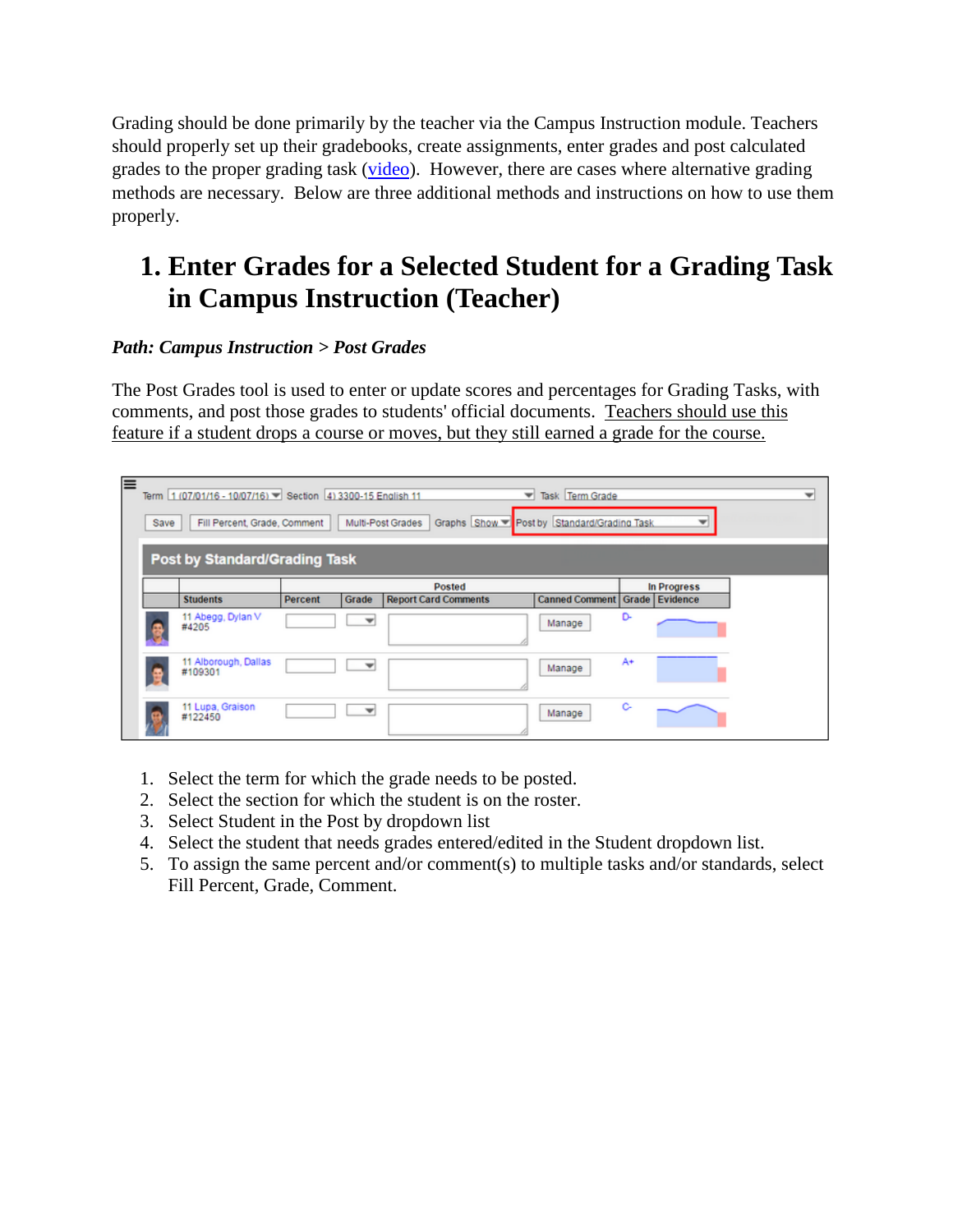| Fill: Percent, Comment and Grades by Score Group<br>Applies the same value to multiple tasks                                                                                                                                                                                                 |                |
|----------------------------------------------------------------------------------------------------------------------------------------------------------------------------------------------------------------------------------------------------------------------------------------------|----------------|
| Percentage<br>Grade<br>Comment<br>↵<br>Well organized!                                                                                                                                                                                                                                       |                |
| Tasks<br>All                                                                                                                                                                                                                                                                                 |                |
| <b>Canned Comments</b><br>Selection Method<br>Enter Code(s):<br>Add<br>Choose Comment(s):<br>1: Disorganized<br>2: Disruptive behavior<br>3: Does not complete assignments<br>4: Does not prepare for tests<br>5: Excessive socializing in class<br>6: Low test scores<br>7: Poor daily work |                |
|                                                                                                                                                                                                                                                                                              | Fill<br>Cancel |

- Enter the data to be mass filled in the appropriate fields Percent or Comment.
- Select which tasks the percent or comment should be applied in the Task dropdown list (all or only those with no percent or comments).
- When finished, click Fill. The student fields will be populated appropriately. Individual student fields may be edited, as needed.

| ≡<br>Save | Term 1 (07/01/16 - 10/07/16) Section 4) 3300-15 Enalish 11<br>Filter $\bullet$ | Fill Percent, Grade, Comment |                                | w<br>Multi-Post Grades                          | Student Abegg, Dylan V<br>Graphs Show Post by Student |    | Previous<br>$\overline{\phantom{a}}$ | Next<br>▼ |  |  |  |
|-----------|--------------------------------------------------------------------------------|------------------------------|--------------------------------|-------------------------------------------------|-------------------------------------------------------|----|--------------------------------------|-----------|--|--|--|
|           | <b>Post by Student</b>                                                         |                              |                                |                                                 |                                                       |    |                                      |           |  |  |  |
|           |                                                                                |                              |                                | <b>Posted</b>                                   |                                                       |    | In Progress                          |           |  |  |  |
|           | <b>Term   Standard/Grading Task   Percent</b>                                  |                              | Grade                          | <b>Report Card Comments</b>                     | <b>Canned Comment   Grade   Evidence</b>              |    |                                      |           |  |  |  |
|           | <b>Term Grade</b>                                                              | 65.00                        | D.<br>$\overline{\phantom{a}}$ | Dylan needs to spend more<br>time on classwork. | Manage                                                | D- |                                      |           |  |  |  |
|           |                                                                                |                              |                                |                                                 |                                                       |    |                                      |           |  |  |  |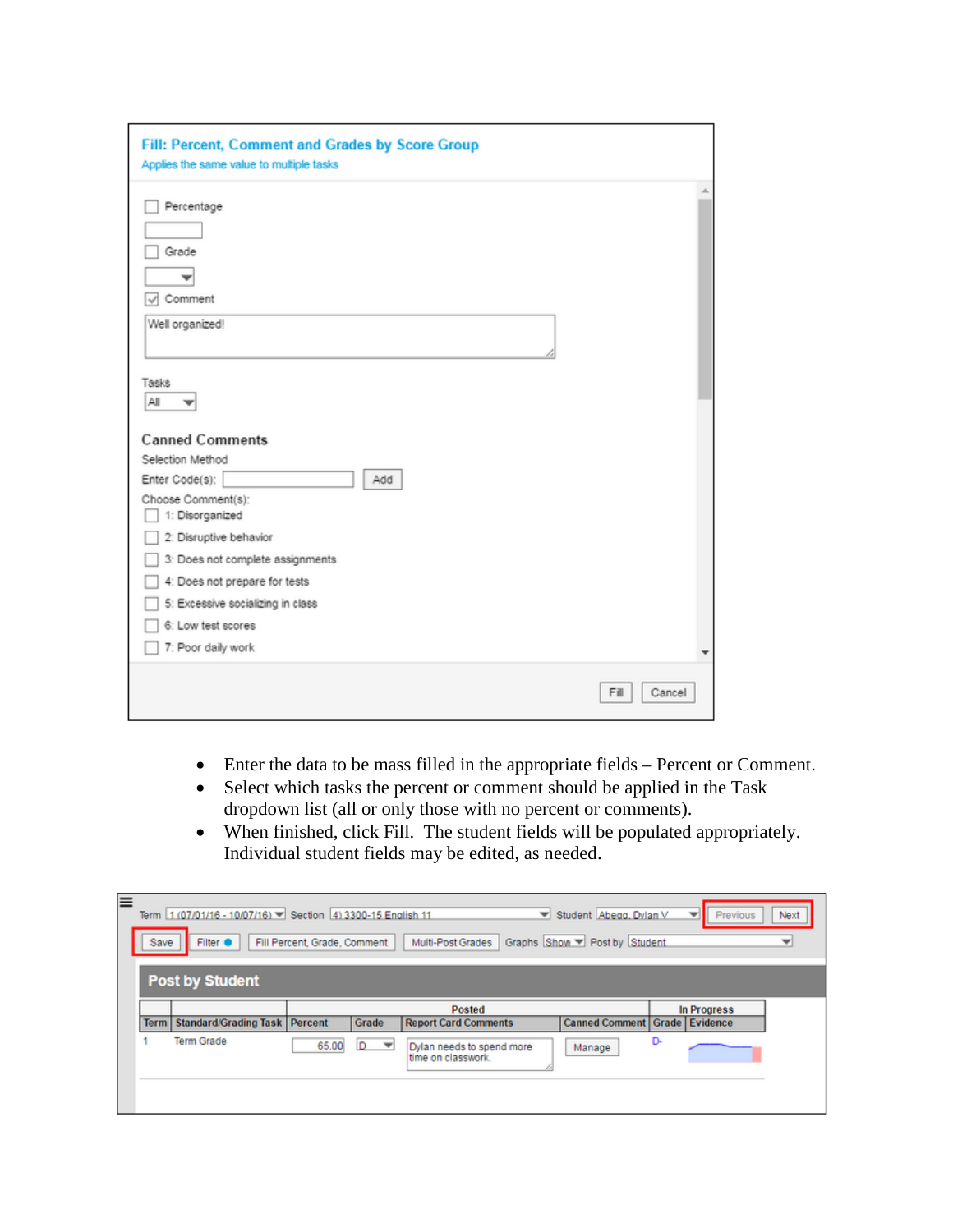- 6. All grading tasks/standards will be displayed by default. Grading tasks/standards displayed may be filtered as needed by selecting Filter.
- 7. Enter the appropriate score/percent/grade.

| <b>Canned Comments</b>                        |                |
|-----------------------------------------------|----------------|
| Add report card comment(s) for 1 / Term Grade |                |
| <b>Canned Comments</b>                        |                |
| Selection Method                              |                |
| Enter Code(s):<br>Add                         |                |
| Choose Comment(s):<br>1: Disorganized         |                |
| 2: Disruptive behavior                        |                |
| 3: Does not complete assignments              |                |
| 4: Does not prepare for tests                 |                |
| 5: Excessive socializing in class             |                |
| 6: Low test scores                            |                |
| 7: Poor daily work                            |                |
| 8: Required project not submitted             |                |
| 9: Student has missing assignments            |                |
| 10: Wastes class time                         |                |
| 11: Writing skills need to improve            |                |
| 12: Required project submitted late           |                |
| 68: Copies other students' work               |                |
| 99: Contact teacher                           |                |
| 100: Excellent work.                          |                |
| 101: Respectful student                       |                |
| 102: Effective written work                   |                |
| 102: Well organized                           |                |
|                                               | Cancel<br>Save |

- 8. Enter any applicable comments pertaining to the entered score/percent/grade. Comments will be displayed on the student's report card.
	- Enter the code(s) for the comments to be selected in the field and click ADD.
	- Comments may also be selected by marking the checkbox in front of the applicable comment.
	- When finished, click SAVE. The selected comments will be displayed in the Comment field.
- **9.** When finished, click Save. To enter a grade for another student, click Next to advance to the next student on the roster. Students may also be selected in the Student dropdown list.